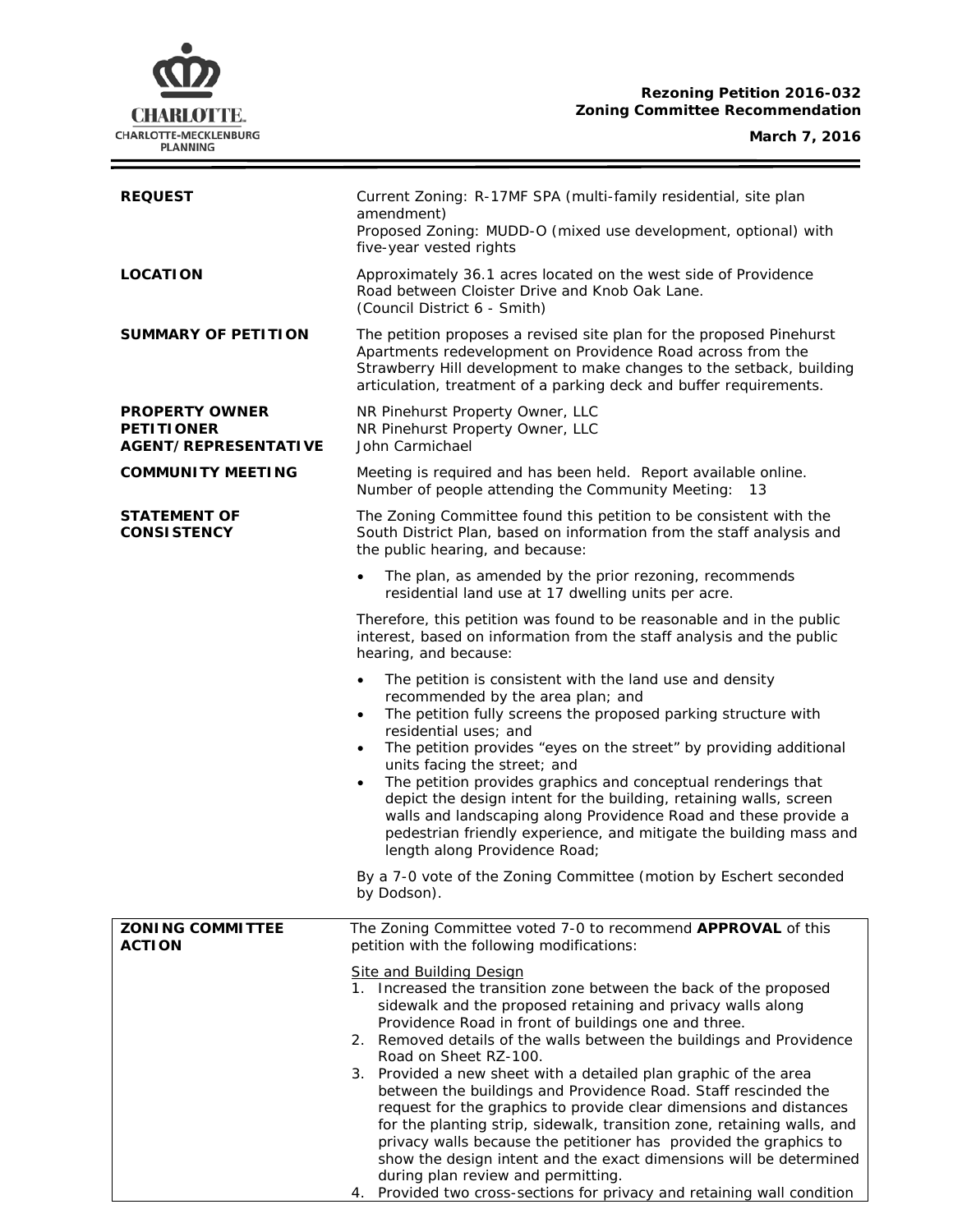and privacy wall only condition. Staff rescinded the request for clear dimensions because the graphics show design intent and the exact dimensions will be determined plan review and permitting. 5. Staff rescinded the request to provide notes committing to minimum distances between the proposed sidewalk and the retaining walls, the proposed sidewalk and the privacy wall, and between the top of the retaining wall and the privacy wall along Providence Road because the petitioner has provided a series of graphics that show the design intent and has provided notes indicating the intent of the design depicted. The exact dimensions will be determined during plan review and permitting. 6. Staff rescinded the request to provide notes committing to maximum heights for retaining walls and privacy walls along Providence Road because the petitioner has provided a series of graphics that show the design intent and provided notes indicating the intent of the design depicted. The exact dimensions will be determined during plan review and permitting. 7. Committed to providing the following note for a prominent pedestrian entry into building three: "Building entrances shall be at a grade differing from the grade of the public sidewalk and shall be highly visible and architecturally treated as prominent pedestrian entrance through a combination of at least five (5) of the following features: (a) decorative pedestrian lighting/sconces; (b) architectural details carried through to upper stories; (c) covered porches, canopies, awnings or sunshades; (d) archways; (e) transom windows; (f) terraced or raised planters that can be utilized as seat walls; (g) common outdoor seating enhanced with specialty details, paving, landscaping or water features; (h) double doors; (i) stoops or stairs; and/or (j) contrasting pavement from primary sidewalk; (k) or other elements to be determined during the urban plan review." 8. Provided building elevations for building three. 9. Committed to amending the optional provision to allow parking between the Phase 1 building and the internal street only along the private drive extending through the center of the Phase 1 building and up to one recessed loading space along the internal street. 10. Added Sheet RZ-300 to depict conceptual wall sections. 11. Amended the label on Sheet RZ-100 to remove the four-foot height specified for the wall. 12. Added an optional provision to allow all the existing buildings, parking and maneuvering areas, amenities and other improvements located on the site to remain and be utilized until such time that the relevant portions of the site are redeveloped. **Transportation** 13. Committed to adding a label regarding the sidewalk and planting strip width near the culvert on Sheet RZ-100 and add an optional request to indicate that the sidewalk and planting strip width at the northern property line, near the culvert will be determined during construction plan review and approved by CDOT and Engineering Property Management. 14. Committed to amend the label for "50' transitional R/W final location and extent of R/W dedication to be coordinated with CDOT and NCDOT" to say "Future R/W final location and extent of R/W dedication to be coordinated with CDOT and NCDOT." Other Minor Issues 15. Committed to amend the Zoning Exhibit on Sheet RZ-200 to say MUDD-O. 16. Added the words "multi-family" to Note 1.d. 17. Changed the word "provision" to "provisions" in Notes 1.e, 2 and  $2a$ 18. Modified Note 5.a to clearly indicate the standard applied to the exterior of new buildings constructed on the site and added that

vinyl can be used for trim and railings. 19. Modified Note 5.d. to indicate that minor modifications to the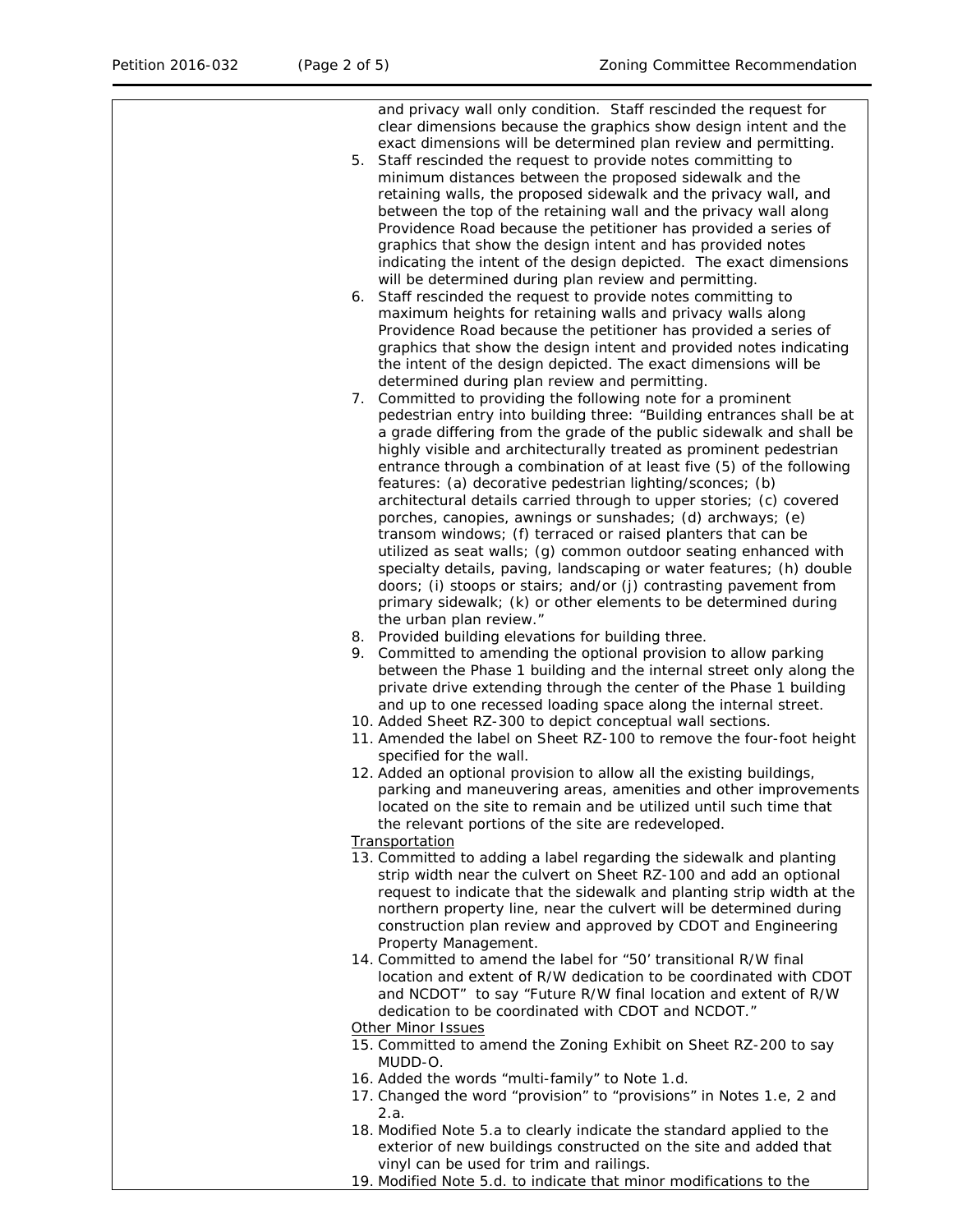|                                              | footprint of the phase one building may be made provided that the<br>design intent of the building is satisfied.<br>20. Removed a note under architectural standards that stated, "As<br>generally depicted on the rezoning plan the phase one units located<br>along the southern edge of the site and directly fronting Providence<br>Road shall be treated architecturally to address both Providence<br>Road street frontage and the site's frontage of the adjacent<br>proposed public street."<br>21. Removed a note under Streetscape, Buffers and Landscaping that<br>stated "that portion of the four-foot masonry wall located at the<br>southern edge of the Phase 1 building may be eliminated at the<br>option of the petitioner."<br>22. Changed "four-foot masonry wall" to "screen walls" under Signage. |                                                                                                                                                                                                                                                                                                                                                                                                                                   |  |
|----------------------------------------------|--------------------------------------------------------------------------------------------------------------------------------------------------------------------------------------------------------------------------------------------------------------------------------------------------------------------------------------------------------------------------------------------------------------------------------------------------------------------------------------------------------------------------------------------------------------------------------------------------------------------------------------------------------------------------------------------------------------------------------------------------------------------------------------------------------------------------|-----------------------------------------------------------------------------------------------------------------------------------------------------------------------------------------------------------------------------------------------------------------------------------------------------------------------------------------------------------------------------------------------------------------------------------|--|
| <b>VOTE</b>                                  | Motion/Second:<br>Yeas:<br>Nays:<br>Absent:<br>Recused:                                                                                                                                                                                                                                                                                                                                                                                                                                                                                                                                                                                                                                                                                                                                                                  | Dodson / Majeed<br>Dodson, Eschert, Labovitz, Lathrop, Majeed,<br>Sullivan, and Wiggins<br>None<br>None<br>None                                                                                                                                                                                                                                                                                                                   |  |
| <b>ZONING COMMITTEE</b><br><b>DISCUSSION</b> |                                                                                                                                                                                                                                                                                                                                                                                                                                                                                                                                                                                                                                                                                                                                                                                                                          | Staff provided a brief summary of the petition and the changes since<br>the public hearing. The petitioner has provided conceptual renderings<br>and plans for screen/retaining walls and building design along<br>Providence Road. The petitioner has committed to addressing several<br>minor issues with a revised site plan to be submitted after the Zoning<br>Committee meeting. The plan is consistent with the area plan. |  |
|                                              | A commissioner asked whether the building mass and height has been<br>mitigated. Staff explained that the previous rezoning approved a long,<br>five-story building along Providence Road. The previously approved site<br>plan provided areas of deeper building articulation. The proposed site<br>plan removes that articulation. Staff requested the petitioner address<br>the pedestrian level through the use of screen walls, landscaping and<br>other architectural features for the building. The petitioner has<br>addressed staff's request by providing conceptual renderings and plans<br>for the Providence Road frontage.                                                                                                                                                                                 |                                                                                                                                                                                                                                                                                                                                                                                                                                   |  |
|                                              | The commissioner asked for clarity on what they submitted. Staff<br>explained that staff's concern was the appearance of a long flush wall<br>especially at the pedestrian level and the renderings provided show<br>how the building and walls at the pedestrian level will be broken up.<br>There was no further discussion.                                                                                                                                                                                                                                                                                                                                                                                                                                                                                           |                                                                                                                                                                                                                                                                                                                                                                                                                                   |  |
| <b>STAFF OPINION</b>                         |                                                                                                                                                                                                                                                                                                                                                                                                                                                                                                                                                                                                                                                                                                                                                                                                                          | Staff agrees with the recommendation of the Zoning Committee.                                                                                                                                                                                                                                                                                                                                                                     |  |

# **FINAL STAFF ANALYSIS (Pre-Hearing Analysis online at [www.rezoning.org\)](http://www.rezoning.org/)**

### **PLANNING STAFF REVIEW**

#### • **Proposed Request Details**

- The site plan accompanying this petition contains the following provisions:
- Carries over provisions from the previous rezoning for this site (petition 2015-052) and proposes several changes described below.
- Maintains the allowed maximum of 580 dwelling units and maximum building heights. Proposed Changes:
- Proposes rezoning to MUDD (mixed use development) to accommodate a 14-foot setback from the back of the future curb. The adjacent property, to the south, was rezoned to MUDD (mixed use development) by petition 2015-046. As part of that development, a turn lane is proposed along the frontage of a portion of the subject site and the additional right-of-way would put the current zoning's setback into noncompliance.
- Eliminates the two areas of building inset (approximately 33 feet in depth by 66 feet in width) provided under the previous rezoning.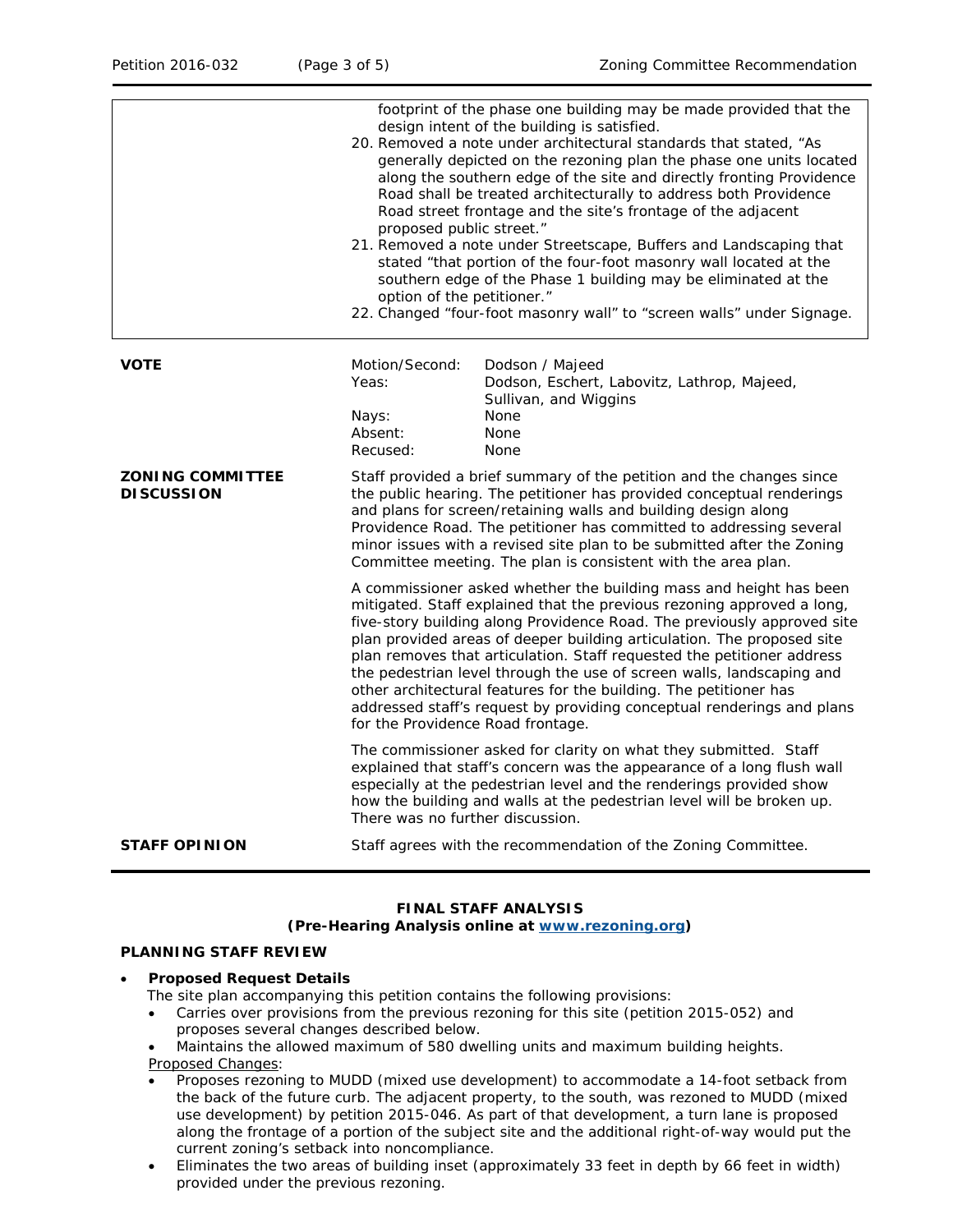- Provides a transition zone between the back of the proposed sidewalk and the proposed retaining and screen walls along Providence Road.
- Provides conceptual plans for these screen walls and retaining walls with varying heights and landscaping along Providence Road.
- Provides conceptual rendering of the building showing the design and architectural intent for the Phase 1 building.
- Eliminates a provided buffer along the southern edge of the site. The adjacent property to the south was rezoned for an urban, mixed use development by petition 2015-046 and the buffer is not required when abutting mixed use developments.
- Surrounds the parking structure facing the southern edge of the site with multi-family units. The previous plan allowed visible parking that was screened with a buffer.
- Requests the following optional provision:
	- Allow parking and maneuvering space between the Phase 1 building and the internal street in the event the internal street is a public street.
	- Allow all the existing buildings, parking and maneuvering areas, amenities and other improvements located on the site to remain and be utilized until such time that the relevant portions of the site are redeveloped.

### • **Public Plans and Policies**

- The *South District Plan* (1993), as amended by rezoning petition 2015-052, recommends residential uses up to 17 dwelling units per acre.
- The petition supports the General Development Policies-Environment by protecting/restoring environmentally sensitive areas through preserving a portion of the SWIM buffer along McMullen Creek, which is to be conveyed to Mecklenburg County Park and Recreation Department, and by providing additional property for an accessible connection to the McMullen Creek Greenway from the proposed multi-family development.

# • **TRANSPORTATION CONSIDERATIONS**

- This site was recently rezoned and implemented all the recommended transportation improvements. The requested change to MUDD-O (mixed use development, optional) zoning will help implement anticipated transportation improvements on Providence Road associated with the development of the site to the south. This rezoning will not impact the traffic generation of the site.
- **Vehicle Trip Generation:** Current Zoning: 3650 trips per day (based on 580 multi-family dwellings). Proposed Zoning: 3650 trips per day (based on 580 multi-family dwellings).

### **DEPARTMENT COMMENTS** (see full department reports online)

- **Charlotte Area Transit System:** No issues.
- **Charlotte Department of Neighborhood & Business Services:** No issues.
- **Charlotte Fire Department:** No comments received.
- **Charlotte-Mecklenburg Schools:** The development allowed under the existing zoning would generate 79 students, while the development allowed under the proposed zoning will produce 79 students. The net change in the number of students generated from existing zoning to proposed zoning is 0 students; therefore, the proposed development is not projected to increase the school utilization (without mobile classroom units) for Sharon Elementary (148%), Alexander Graham Middle (113%), Myers Park High (116%).
- **Charlotte-Mecklenburg Storm Water Services:** No issues.
- **Charlotte Water:** No issues.
- **Engineering and Property Management:** No comments received.
- **Mecklenburg County Land Use and Environmental Services Agency:** No comments received.
- **Mecklenburg County Parks and Recreation Department:** No issues.

### **Attachments Online at [www.rezoning.org](http://www.rezoning.org/)**

- Application
- Pre-Hearing Staff Analysis
- Locator Map
- Site Plan